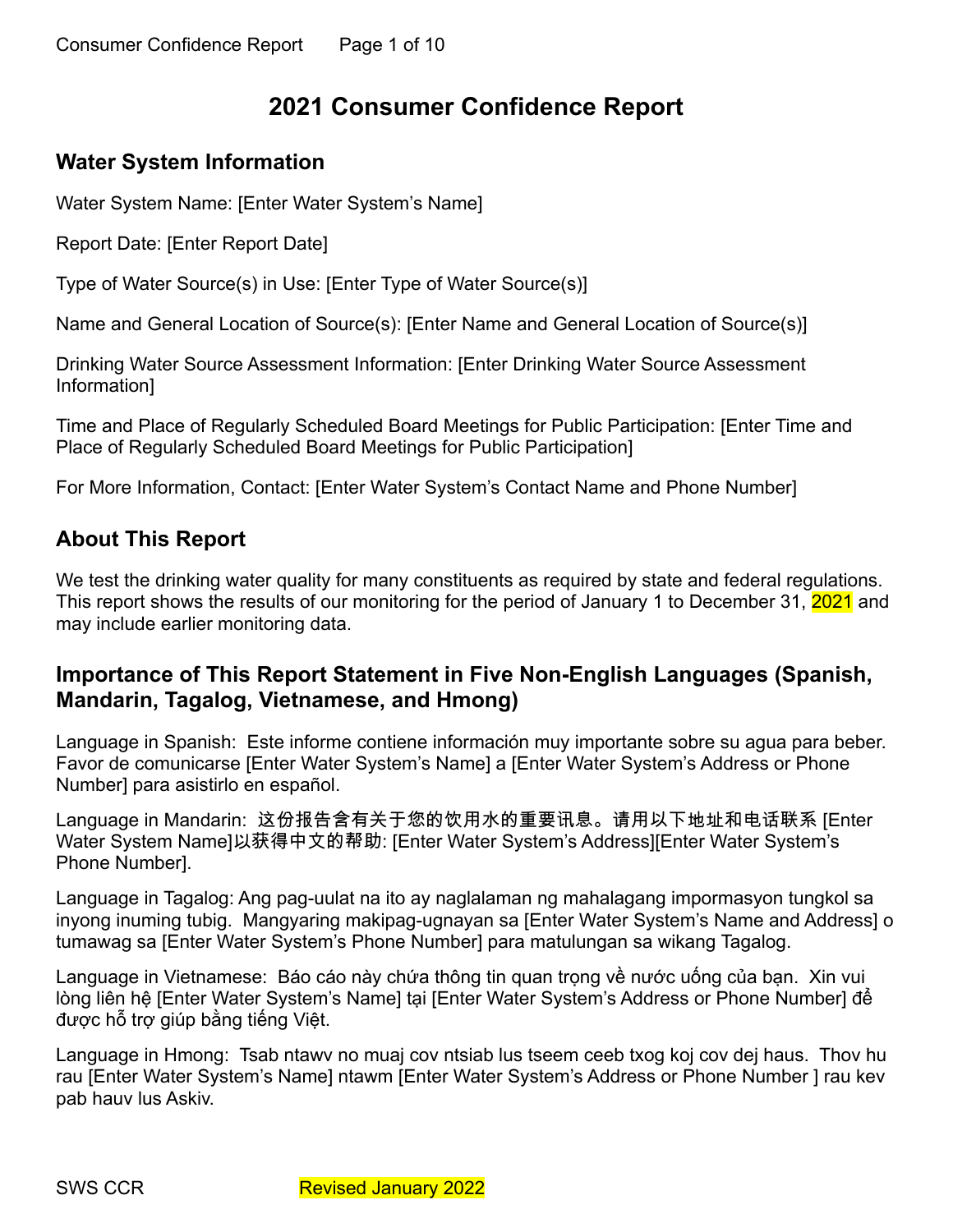# **Terms Used in This Report**

| <b>Term</b>                                                          | <b>Definition</b>                                                                                                                                                                                                                                                             |
|----------------------------------------------------------------------|-------------------------------------------------------------------------------------------------------------------------------------------------------------------------------------------------------------------------------------------------------------------------------|
| <b>Level 1 Assessment</b>                                            | A Level 1 assessment is a study of the water system to identify potential<br>problems and determine (if possible) why total coliform bacteria have<br>been found in our water system.                                                                                         |
| Level 2 Assessment                                                   | A Level 2 assessment is a very detailed study of the water system to<br>identify potential problems and determine (if possible) why an E. coli MCL<br>violation has occurred and/or why total coliform bacteria have been found<br>in our water system on multiple occasions. |
| Maximum Contaminant<br>Level (MCL)                                   | The highest level of a contaminant that is allowed in drinking water.<br>Primary MCLs are set as close to the PHGs (or MCLGs) as is<br>economically and technologically feasible. Secondary MCLs are set to<br>protect the odor, taste, and appearance of drinking water.     |
| Maximum Contaminant<br>Level Goal (MCLG)                             | The level of a contaminant in drinking water below which there is no<br>known or expected risk to health. MCLGs are set by the U.S.<br>Environmental Protection Agency (U.S. EPA).                                                                                            |
| Maximum Residual<br><b>Disinfectant Level</b><br>(MRDL)              | The highest level of a disinfectant allowed in drinking water. There is<br>convincing evidence that addition of a disinfectant is necessary for control<br>of microbial contaminants.                                                                                         |
| <b>Maximum Residual</b><br><b>Disinfectant Level Goal</b><br>(MRDLG) | The level of a drinking water disinfectant below which there is no known or<br>expected risk to health. MRDLGs do not reflect the benefits of the use of<br>disinfectants to control microbial contaminants.                                                                  |
| <b>Primary Drinking Water</b><br>Standards (PDWS)                    | MCLs and MRDLs for contaminants that affect health along with their<br>monitoring and reporting requirements, and water treatment requirements.                                                                                                                               |
| <b>Public Health Goal</b><br>(PHG)                                   | The level of a contaminant in drinking water below which there is no<br>known or expected risk to health. PHGs are set by the California<br><b>Environmental Protection Agency.</b>                                                                                           |
| <b>Regulatory Action Level</b><br>(AL)                               | The concentration of a contaminant which, if exceeded, triggers treatment<br>or other requirements that a water system must follow.                                                                                                                                           |
| <b>Secondary Drinking</b><br><b>Water Standards</b><br>(SDWS)        | MCLs for contaminants that affect taste, odor, or appearance of the<br>drinking water. Contaminants with SDWSs do not affect the health at the<br>MCL levels.                                                                                                                 |
| Treatment Technique<br>(TT)                                          | A required process intended to reduce the level of a contaminant in<br>drinking water.                                                                                                                                                                                        |
| Variances and<br>Exemptions                                          | Permissions from the State Water Resources Control Board (State Board)<br>to exceed an MCL or not comply with a treatment technique under certain<br>conditions.                                                                                                              |
| <b>ND</b>                                                            | Not detectable at testing limit.                                                                                                                                                                                                                                              |
| ppm                                                                  | parts per million or milligrams per liter (mg/L)                                                                                                                                                                                                                              |
| ppb                                                                  | parts per billion or micrograms per liter (µg/L)                                                                                                                                                                                                                              |
| ppt                                                                  | parts per trillion or nanograms per liter (ng/L)                                                                                                                                                                                                                              |
| ppq                                                                  | parts per quadrillion or picogram per liter (pg/L)                                                                                                                                                                                                                            |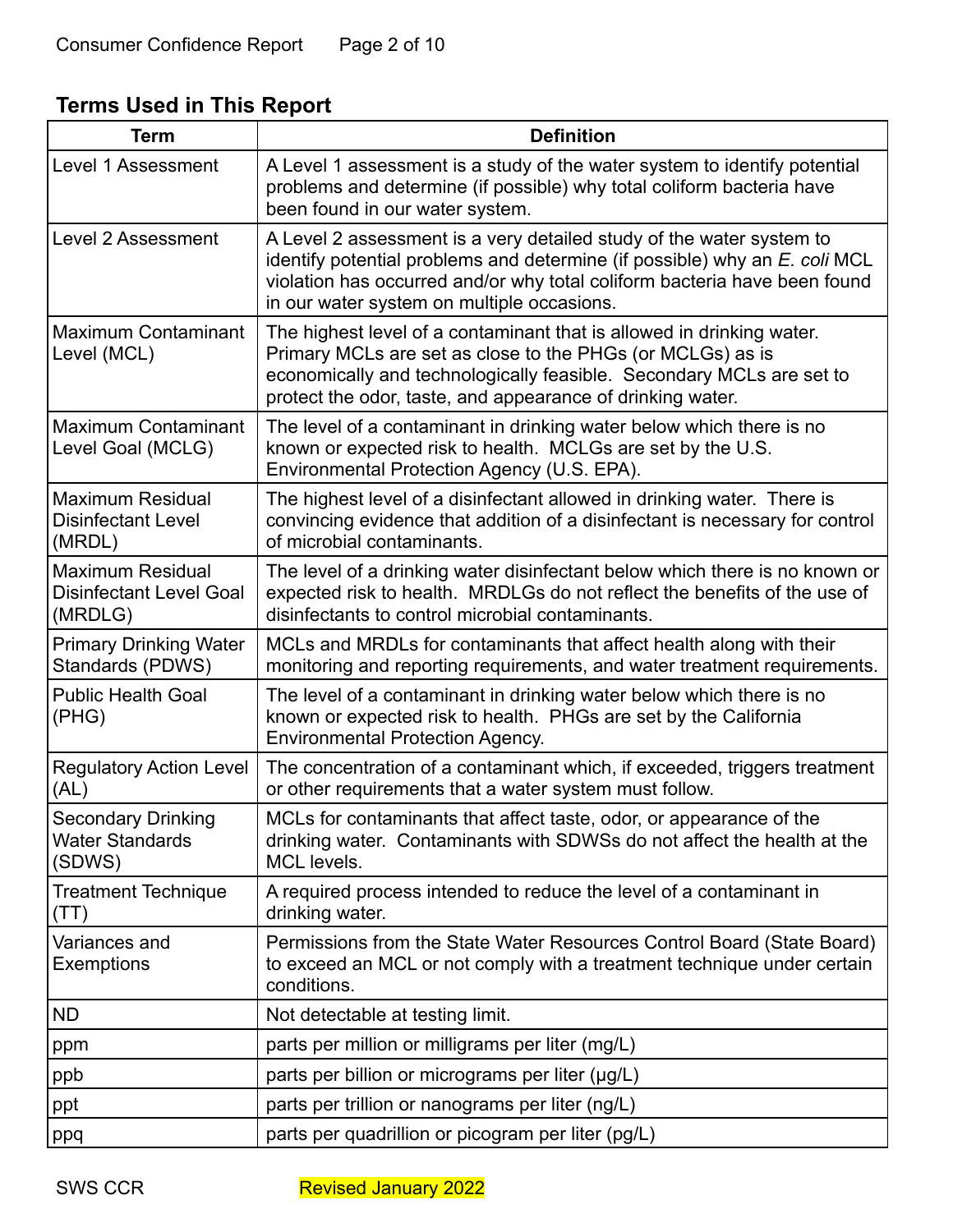| erm!  | <b>Definition</b>                             |
|-------|-----------------------------------------------|
| pCi/L | picocuries per liter (a measure of radiation) |

## **Sources of Drinking Water and Contaminants that May Be Present in Source Water**

The sources of drinking water (both tap water and bottled water) include rivers, lakes, streams, ponds, reservoirs, springs, and wells. As water travels over the surface of the land or through the ground, it dissolves naturally-occurring minerals and, in some cases, radioactive material, and can pick up substances resulting from the presence of animals or from human activity.

Contaminants that may be present in source water include:

- Microbial contaminants, such as viruses and bacteria, that may come from sewage treatment plants, septic systems, agricultural livestock operations, and wildlife.
- Inorganic contaminants, such as salts and metals, that can be naturally-occurring or result from urban stormwater runoff, industrial or domestic wastewater discharges, oil and gas production, mining, or farming.
- Pesticides and herbicides, that may come from a variety of sources such as agriculture, urban stormwater runoff, and residential uses.
- Organic chemical contaminants, including synthetic and volatile organic chemicals, that are byproducts of industrial processes and petroleum production, and can also come from gas stations, urban stormwater runoff, agricultural application, and septic systems.
- Radioactive contaminants, that can be naturally-occurring or be the result of oil and gas production and mining activities.

## **Regulation of Drinking Water and Bottled Water Quality**

In order to ensure that tap water is safe to drink, the U.S. EPA and the State Board prescribe regulations that limit the amount of certain contaminants in water provided by public water systems. The U.S. Food and Drug Administration regulations and California law also establish limits for contaminants in bottled water that provide the same protection for public health.

## **About Your Drinking Water Quality**

## **Drinking Water Contaminants Detected**

Tables 1, 2, 3, 4, 5, 6, and 8 list all of the drinking water contaminants that were detected during the most recent sampling for the constituent. The presence of these contaminants in the water does not necessarily indicate that the water poses a health risk. The State Board allows us to monitor for certain contaminants less than once per year because the concentrations of these contaminants do not change frequently. Some of the data, though representative of the water quality, are more than one year old. Any violation of an AL, MCL, MRDL, or TT is asterisked. Additional information regarding the violation is provided later in this report.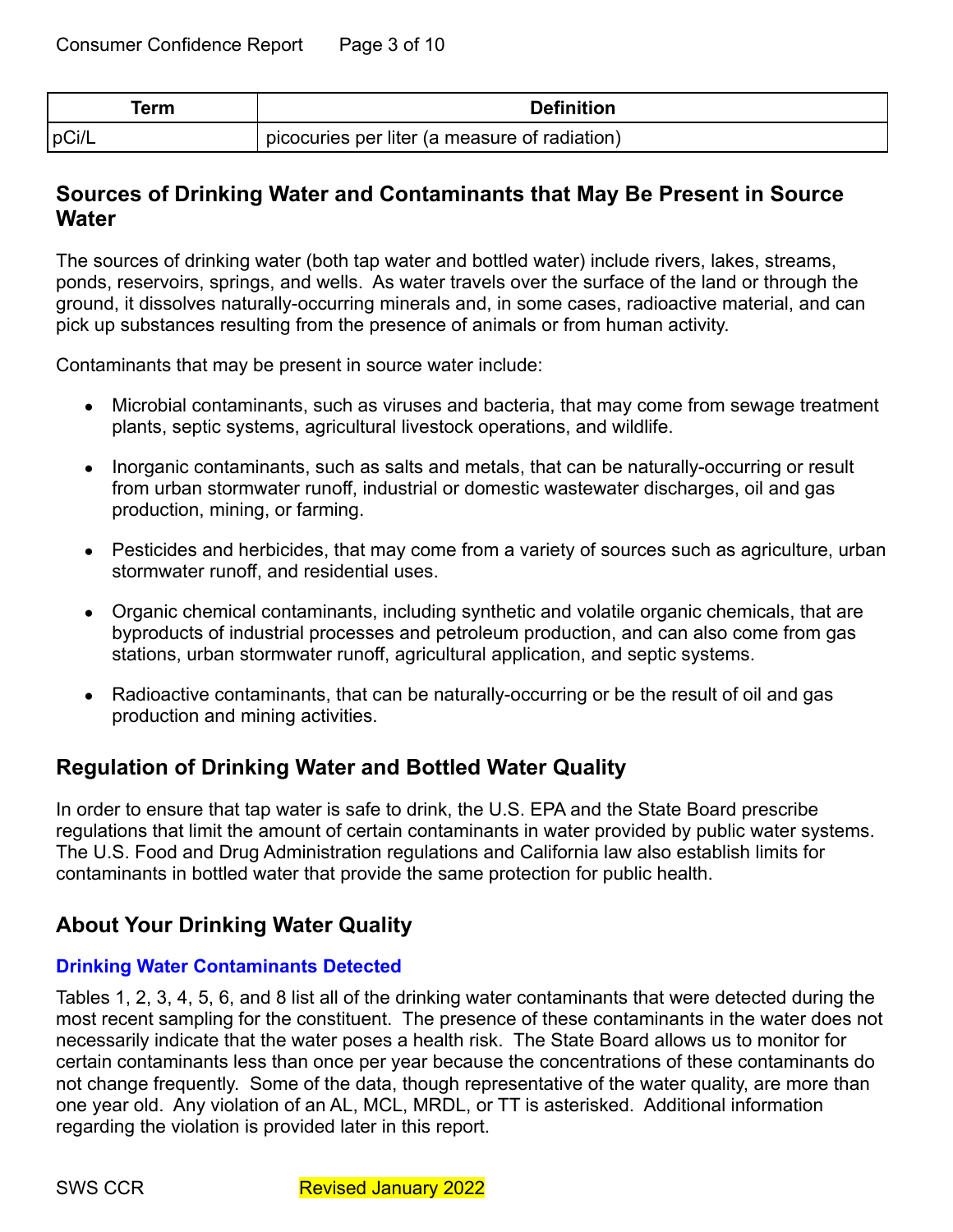## **Table 1. Sampling Results Showing the Detection of Coliform Bacteria**

Complete if bacteria are detected.

| Microbiological<br><b>Contaminants</b> | <b>Highest No.</b><br>οf<br><b>Detections</b> | No. of<br><b>Months in</b><br><b>Violation</b> | <b>MCL</b> | <b>MCLG</b> | <b>Typical Source</b><br>of Bacteria |
|----------------------------------------|-----------------------------------------------|------------------------------------------------|------------|-------------|--------------------------------------|
| E. coli                                | 2021                                          |                                                |            |             | none                                 |

(a) Routine and repeat samples are total coliform-positive and either is *E. coli*-positive or system fails to take repeat samples following *E. coli*-positive routine sample or system fails to analyze total coliform-positive repeat sample for *E. coli*.

### **Table 1.A. Compliance with Total Coliform MCL between January 1, 2021 and June 30, 2021 (inclusive)**

| Microbiological<br><b>Contaminants</b>   | Highest No.<br>οf<br><b>Detections</b> | No. of<br><b>Months in</b><br><b>Violation</b> | <b>MCL</b>                         | <b>MCLG</b> | <b>Typical Source</b><br>of Bacteria |
|------------------------------------------|----------------------------------------|------------------------------------------------|------------------------------------|-------------|--------------------------------------|
| <b>Total Coliform</b><br><b>Bacteria</b> | none                                   |                                                | January monthly<br>sample not done | U           | O                                    |
| <b>Fecal Coliform</b><br>and E. coli     | 2021                                   |                                                | January monthly<br>sample not done | O           | O                                    |

(a) For systems collecting fewer than 40 samples per month: two or more positively monthly samples is a violation of the total coliform MCL

For violation of the total coliform MCL, include potential adverse health effects, and actions taken by water system to address the violation**:** [Enter information]

## **Table 2. Sampling Results Showing the Detection of Lead and Copper**

Complete if lead or copper is detected in the last sample set.

| Lead<br>and<br>Coppe | <b>Sample</b><br><b>Date</b> | No. of<br>Samp<br>les<br><b>Colle</b><br>cted | 90 <sup>th</sup><br><b>Percen</b><br>tile<br>Level<br><b>Detect</b><br>ed | No.<br><b>Sites</b><br><b>Excee</b><br>ding<br><b>AL</b> | <b>AL</b> | <b>PH</b><br>G | No. of<br><b>Schools</b><br><b>Requestin</b><br>g Lead<br><b>Sampling</b> | <b>Typical Source of</b><br><b>Contaminant</b>                                                                                            |
|----------------------|------------------------------|-----------------------------------------------|---------------------------------------------------------------------------|----------------------------------------------------------|-----------|----------------|---------------------------------------------------------------------------|-------------------------------------------------------------------------------------------------------------------------------------------|
| Lead<br>(ppb)        | 3/24/19                      | 10 <sup>°</sup>                               | 0064<br>mg/l                                                              | $\overline{0}$                                           | 15        | 0.2            | $\overline{0}$                                                            | Internal corrosion of<br>household water plumbing<br>systems; discharges from<br>industrial manufacturers;<br>erosion of natural deposits |
| Copper<br>(ppm)      | 3/24/19                      | 10                                            | .44mg/l                                                                   | $\mathbf 0$                                              | 1.3       | 0.3            | $\mathbf 0$                                                               | Internal corrosion of<br>household plumbing                                                                                               |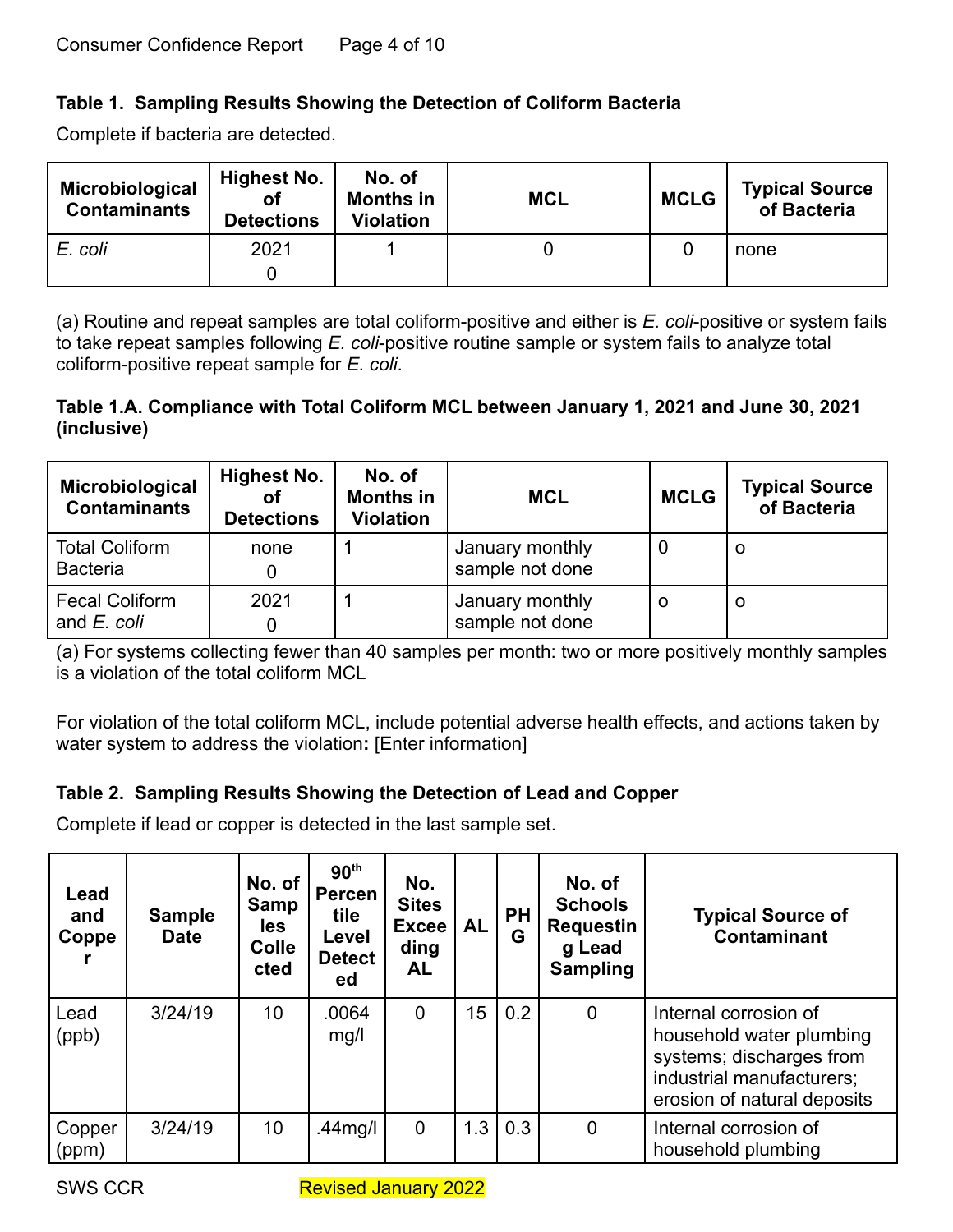| Lead<br>and<br>Coppe | <b>Sample</b><br><b>Date</b> | No. of<br><b>Samp</b><br>les<br><b>Colle</b><br>cted | 90 <sup>th</sup><br><b>Percen</b><br>tile<br>Level<br><b>Detect</b><br>ed | No.<br><b>Sites</b><br><b>Excee</b><br>ding<br><b>AL</b> | AL | <b>PH</b><br>Ġ | No. of<br><b>Schools</b><br><b>Requestin</b><br>g Lead<br><b>Sampling</b> | <b>Typical Source of</b><br><b>Contaminant</b>                               |
|----------------------|------------------------------|------------------------------------------------------|---------------------------------------------------------------------------|----------------------------------------------------------|----|----------------|---------------------------------------------------------------------------|------------------------------------------------------------------------------|
|                      |                              |                                                      |                                                                           |                                                          |    |                | applicable                                                                | systems; erosion of natural<br>deposits; leaching from<br>wood preservatives |

## **Table 3. Sampling Results for Sodium and Hardness**

| <b>Chemical or</b><br><b>Constituent (and</b><br>reporting units) | <b>Sample</b><br><b>Date</b> | Level<br><b>Detected</b> | Range of<br><b>Detections</b> | <b>MCL</b>  | <b>PHG</b><br>(MCLG) | <b>Typical Source of</b><br><b>Contaminant</b>                                                                                         |
|-------------------------------------------------------------------|------------------------------|--------------------------|-------------------------------|-------------|----------------------|----------------------------------------------------------------------------------------------------------------------------------------|
| Sodium (ppm)                                                      | 0                            | 0                        | 0                             | None        | None                 | Salt present in the<br>water and is generally<br>naturally occurring                                                                   |
| Hardness (ppm)                                                    | 0                            | $\mathbf 0$              | 0                             | <b>None</b> | None                 | Sum of polyvalent<br>cations present in the<br>water, generally<br>magnesium and<br>calcium, and are<br>usually naturally<br>occurring |

## **Table 4. Detection of Contaminants with a Primary Drinking Water Standard**

| <b>Chemical or</b><br><b>Constituent</b><br>(and<br>reporting units) | <b>Sample</b><br><b>Date</b> | Level<br><b>Detected</b> | <b>Range of</b><br><b>Detections</b> | <b>MCL</b><br>[MRDL] | <b>PHG</b><br>(MCLG)<br>[MRDLG] | <b>Typical Source</b><br>Οī<br>Contaminant |
|----------------------------------------------------------------------|------------------------------|--------------------------|--------------------------------------|----------------------|---------------------------------|--------------------------------------------|
| 0                                                                    | U                            |                          |                                      |                      |                                 |                                            |
| 0                                                                    | U                            |                          |                                      |                      |                                 |                                            |
|                                                                      |                              |                          |                                      |                      |                                 |                                            |

## **Table 5. Detection of Contaminants with a Secondary Drinking Water Standard**

| <b>Chemical or</b><br><b>Constituent (and</b><br>reporting units) | <b>Sample</b><br><b>Date</b> | Level<br><b>Detected</b> | <b>Range of</b><br><b>Detections</b> | <b>SMCL</b> | <b>PHG</b><br>(MCLG) | <b>Typical Source</b><br><b>Contaminant</b> |
|-------------------------------------------------------------------|------------------------------|--------------------------|--------------------------------------|-------------|----------------------|---------------------------------------------|
|                                                                   |                              |                          |                                      |             |                      |                                             |
|                                                                   |                              |                          |                                      |             |                      |                                             |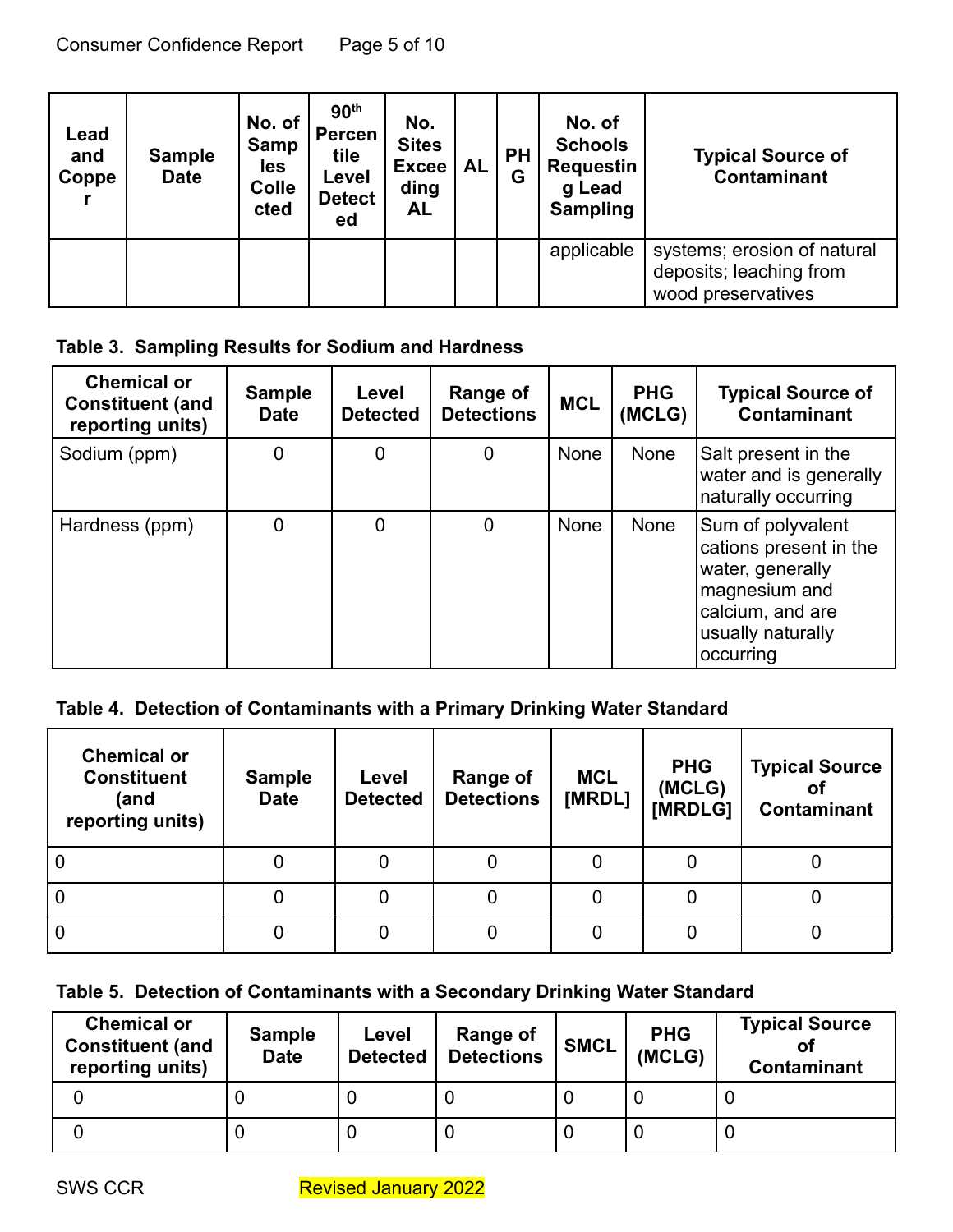| <b>Chemical or</b><br><b>Constituent (and</b><br>reporting units) | <b>Sample</b><br><b>Date</b> | Level<br><b>Detected</b> | Range of<br><b>Detections</b> |  | <b>Health Effects</b> |
|-------------------------------------------------------------------|------------------------------|--------------------------|-------------------------------|--|-----------------------|
|                                                                   | 0                            | 0                        |                               |  |                       |
| 0                                                                 | υ                            | U                        |                               |  |                       |
|                                                                   | 0                            | 0                        |                               |  |                       |

#### **Table 6. Detection of Unregulated Contaminants**

#### **Additional General Information on Drinking Water**

Drinking water, including bottled water, may reasonably be expected to contain at least small amounts of some contaminants. The presence of contaminants does not necessarily indicate that the water poses a health risk. More information about contaminants and potential health effects can be obtained by calling the U.S. EPA's Safe Drinking Water Hotline (1-800-426-4791).

Some people may be more vulnerable to contaminants in drinking water than the general population. Immuno-compromised persons such as persons with cancer undergoing chemotherapy, persons who have undergone organ transplants, people with HIV/AIDS or other immune system disorders, some elderly, and infants can be particularly at risk from infections. These people should seek advice about drinking water from their health care providers. U.S. EPA/Centers for Disease Control (CDC) guidelines on appropriate means to lessen the risk of infection by *Cryptosporidium* and other microbial contaminants are available from the Safe Drinking Water Hotline (1-800-426-4791).

Lead-Specific Language: If present, elevated levels of lead can cause serious health problems, especially for pregnant women and young children. Lead in drinking water is primarily from materials and components associated with service lines and home plumbing. [Enter Water System's Name] is responsible for providing high quality drinking water, but cannot control the variety of materials used in plumbing components. When your water has been sitting for several hours, you can minimize the potential for lead exposure by flushing your tap for 30 seconds to 2 minutes before using water for drinking or cooking. [Optional: If you do so, you may wish to collect the flushed water and reuse it for another beneficial purpose, such as watering plants.] If you are concerned about lead in your water, you may wish to have your water tested. Information on lead in drinking water, testing methods, and steps you can take to minimize exposure is available from the Safe Drinking Water Hotline (1-800-426-4791) or at <http://www.epa.gov/lead>.

Additional Special Language for Nitrate, Arsenic, Lead, Radon, and *Cryptosporidium*: [Enter Additional Information Described in Instructions for SWS CCR Document]

State Revised Total Coliform Rule (RTCR): [Enter Additional Information Described in Instructions for SWS CCR Document]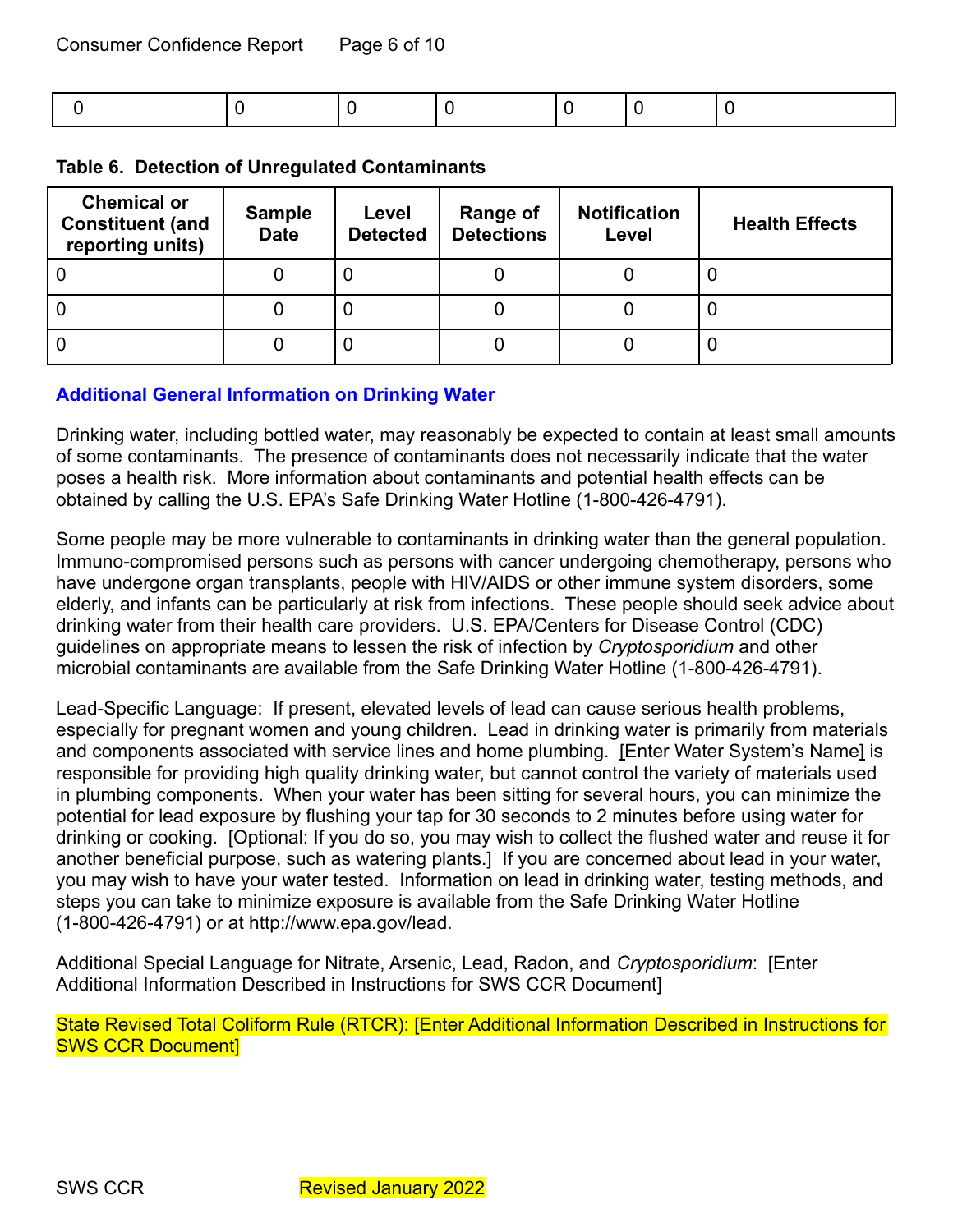### **Summary Information for Violation of a MCL, MRDL, AL, TT, or Monitoring and Reporting Requirement**

|  | Table 7. Violation of a MCL, MRDL, AL, TT or Monitoring Reporting Requirement |
|--|-------------------------------------------------------------------------------|
|--|-------------------------------------------------------------------------------|

| <b>Violation</b>                                                                                  | <b>Explanation</b> | <b>Duration</b> | <b>Actions Taken to</b><br><b>Correct Violation</b>                  | <b>Health Effects</b><br>Language |
|---------------------------------------------------------------------------------------------------|--------------------|-----------------|----------------------------------------------------------------------|-----------------------------------|
| <b>citation</b><br>#05-56-22c-001<br>total coliform<br>  monitoring<br>violation January<br> 2021 | Forgot to sample   | month           | <b>Water sample</b><br>taken asap in the<br>beginning of<br>February |                                   |
| ١o                                                                                                |                    | U               |                                                                      |                                   |

#### **For Water Systems Providing Groundwater as a Source of Drinking Water**

| Table 8. Sampling Results Showing Fecal Indicator-Positive Groundwater Source Samples |  |  |  |  |  |  |  |  |
|---------------------------------------------------------------------------------------|--|--|--|--|--|--|--|--|
|---------------------------------------------------------------------------------------|--|--|--|--|--|--|--|--|

| Microbiological<br><b>Contaminants</b><br>(complete if<br>fecal-indicator<br>detected) | <b>Total No. of</b><br><b>Detections</b> | <b>Sample</b><br><b>Dates</b> | <b>MCL</b><br>[MRDL] | <b>PHG</b><br>(MCLG)<br>[MRDLG] | <b>Typical Source of</b><br><b>Contaminant</b> |
|----------------------------------------------------------------------------------------|------------------------------------------|-------------------------------|----------------------|---------------------------------|------------------------------------------------|
| IE. coli                                                                               | 2021<br>O                                | February-<br>December         | 0                    | (0)                             | Human and animal fecal<br>waste                |
| Enterococci                                                                            | 2021<br>0                                | February-<br>December         | 0                    | N/A                             | Human and animal fecal<br>waste                |
| Coliphage                                                                              | 2021<br>0                                | February-<br>December         | 0                    | N/A                             | Human and animal fecal<br>waste                |

## **Summary Information for Fecal Indicator-Positive Groundwater Source Samples, Uncorrected Significant Deficiencies, or Violation of a Groundwater TT**

**Special Notice of Fecal Indicator-Positive Groundwater Source Sample:** [Enter Special Notice of Fecal Indicator-Positive Groundwater Source Sample]

**Special Notice for Uncorrected Significant Deficiencies:** [Enter Special Notice for Uncorrected Significant Deficiencies]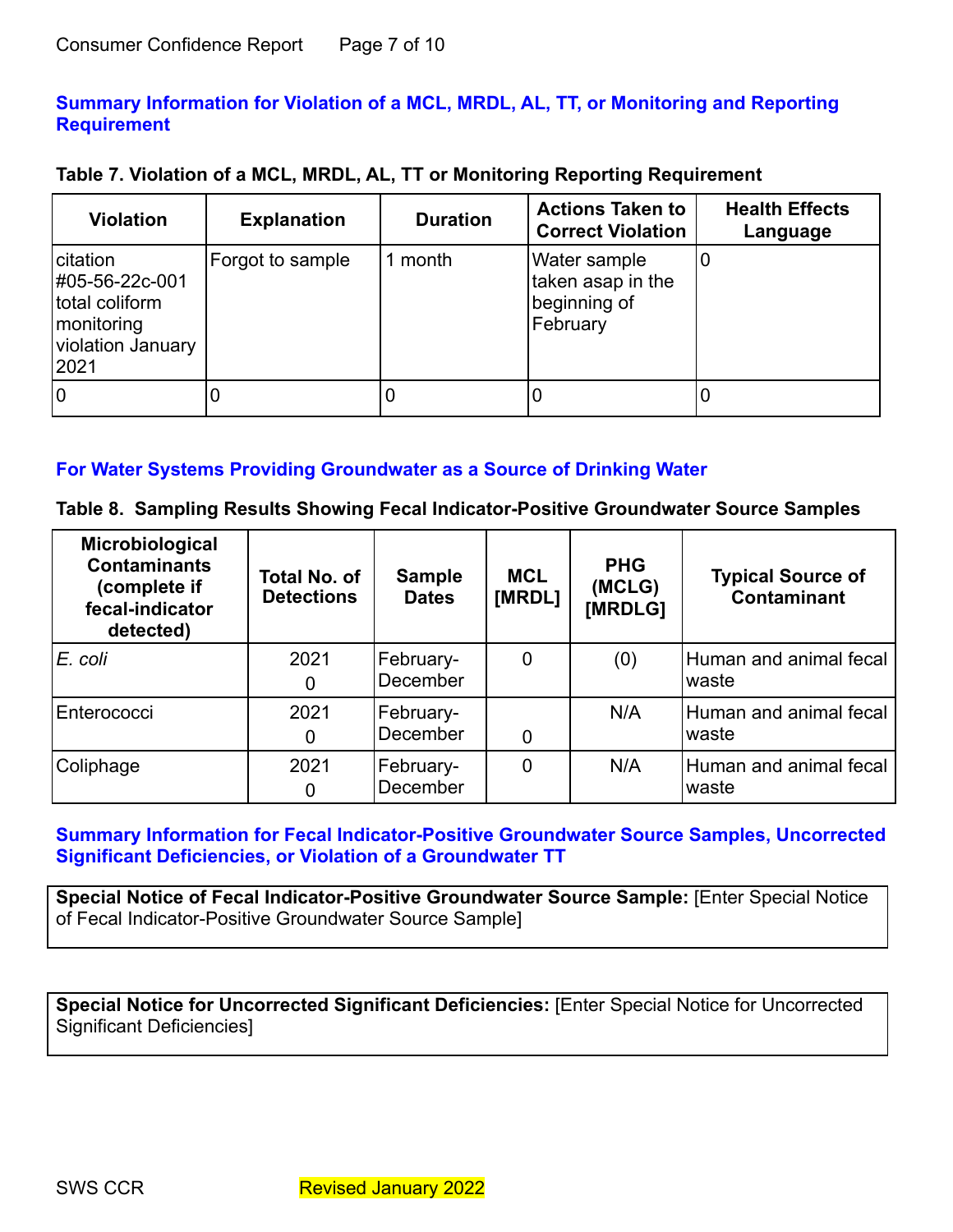#### **Table 9. Violation of Groundwater TT**

| <b>Violation</b> | <b>Explanation</b> | <b>Duration</b> | <b>Actions Taken to</b><br><b>Correct Violation</b> | <b>Health Effects</b><br>Language |
|------------------|--------------------|-----------------|-----------------------------------------------------|-----------------------------------|
| l0               |                    |                 |                                                     |                                   |
| l0               |                    |                 |                                                     |                                   |

## **For Systems Providing Surface Water as a Source of Drinking Water**

#### **Table 10. Sampling Results Showing Treatment of Surface Water Sources**

| Treatment Technique (a) (Type of<br>approved filtration technology used)                                    | no treatment                                                                                                                                                                                                                                                                                                                                                                                                                                                                                        |
|-------------------------------------------------------------------------------------------------------------|-----------------------------------------------------------------------------------------------------------------------------------------------------------------------------------------------------------------------------------------------------------------------------------------------------------------------------------------------------------------------------------------------------------------------------------------------------------------------------------------------------|
| Turbidity Performance Standards <sup>(b)</sup><br>(that must be met through the water<br>treatment process) | Turbidity of the filtered water must:<br>1 – Be less than or equal to [Enter Turbidity Performance<br>Standard to Be Less Than or Equal to 95% of Measurements<br>in a Month] NTU in 95% of measurements in a month.<br>2 – Not exceed [Enter Turbidity Performance Standard Not to<br>Be Exceeded for More Than Eight Consecutive Hours] NTU<br>for more than eight consecutive hours.<br>3 - Not exceed [Enter Turbidity Performance Standard Not to<br>Be Exceeded at Any Time] NTU at any time. |
| Lowest monthly percentage of<br>samples that met Turbidity<br>Performance Standard No. 1.                   | $\mathbf 0$                                                                                                                                                                                                                                                                                                                                                                                                                                                                                         |
| Highest single turbidity<br>measurement during the year                                                     | 0                                                                                                                                                                                                                                                                                                                                                                                                                                                                                                   |
| Number of violations of any surface<br>water treatment requirements                                         | $\mathbf 0$                                                                                                                                                                                                                                                                                                                                                                                                                                                                                         |

(a) A required process intended to reduce the level of a contaminant in drinking water.

(b) Turbidity (measured in NTU) is a measurement of the cloudiness of water and is a good indicator of water quality and filtration performance. Turbidity results which meet performance standards are considered to be in compliance with filtration requirements.

## **Summary Information for Violation of a Surface Water TT**

## **Table 11. Violation of Surface Water TT**

| <b>Violation</b> | <b>Explanation</b> | <b>Duration</b> | <b>Actions Taken to</b><br><b>Correct Violation</b> | <b>Health Effects</b><br>Language |
|------------------|--------------------|-----------------|-----------------------------------------------------|-----------------------------------|
| l O              |                    |                 |                                                     |                                   |
| l O              |                    |                 |                                                     |                                   |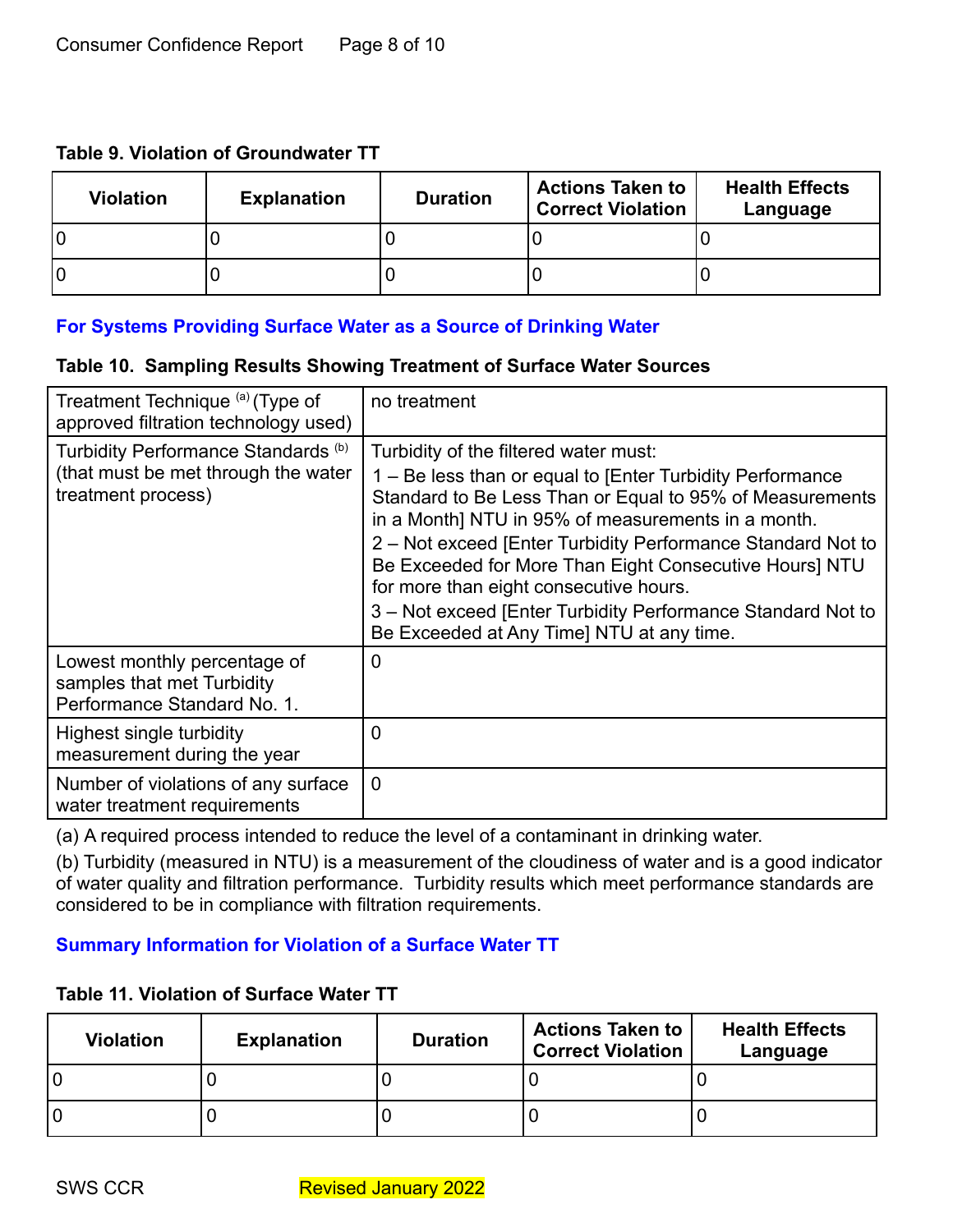#### **Summary Information for Operating Under a Variance or Exemption**

[Enter Additional Information Described in Instructions for SWS CCR Document]

**Summary Information for Revised Total Coliform Rule Level 1 and Level 2 Assessment Requirements**

If a water system is required to comply with a Level 1 or Level 2 assessment requirement that is not due to an *E. coli* MCL violation, include the following information below [22 CCR section 64481(n)(1)].

#### **Level 1 or Level 2 Assessment Requirement not Due to an** *E. coli* **MCL Violation**

Coliforms are bacteria that are naturally present in the environment and are used as an indicator that other, potentially harmful, waterborne pathogens may be present or that a potential pathway exists through which contamination may enter the drinking water distribution system. We found coliforms indicating the need to look for potential problems in water treatment or distribution. When this occurs, we are required to conduct assessment(s) to identify problems and to correct any problems that were found during these assessments.

The water system shall include the following statements, as appropriate:

During the past year we were required to conduct [Insert Number of Level 1 Assessments] Level 1 assessment(s). [Insert Number of Level 1 Assessments] Level 1 assessment(s) were completed. In addition, we were required to take [Insert Number of Corrective Actions] corrective actions and we completed [Insert Number of Corrective Actions] of these actions.

During the past year [Insert Number of Level 2 Assessment] Level 2 assessments were required to be completed for our water system. [Insert Number of Level 2 Assessments] Level 2 assessments were completed. In addition, we were required to take [Insert Number of Corrective Actions] corrective actions and we completed [Insert Number of Corrective Actions] of these actions.

If the water system failed to complete all the required assessments or correct all identified sanitary defects, the water system is in violation of the treatment technique requirement and shall include the following statements, as appropriate:

During the past year we failed to conduct all of the required assessment(s).

During the past we failed to correct all identified defects that were found during the assessment.

[For Violation of the Total Coliform Bacteria TT Requirement, Enter Additional Information Described in Instructions for SWS CCR Document]

If a water system is required to comply with a Level 2 assessment requirement that is due to an *E. coli* MCL violation, include the information below [22 CCR section 64481(n)(2)].

SWS CCR Revised January 2022